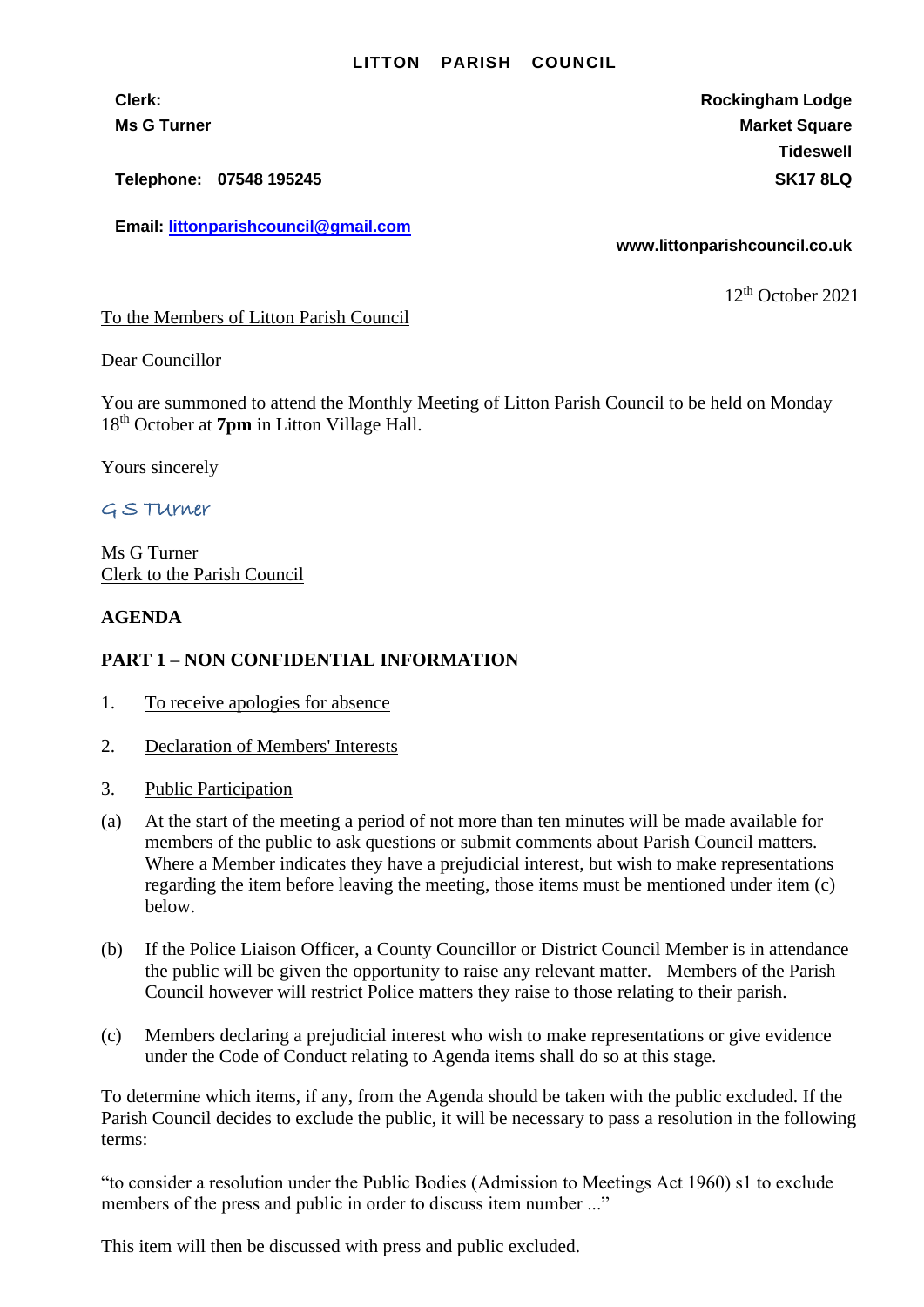- 4. To confirm the minutes of the Monthly Meeting held on  $20^{th}$  September 2021
- 5. Actions from the minutes

2275 Turning space in Litton for service bus (GR/KO) 2379 Report on condition of benches and flower tubs (All) 2392 Trees (NG) 2393 Undulation of the graves at the cemetery (NG) 2405 Litton Playground Refurbishments (GR) 2408 Cutting of roadside verges in the parish (GR) 2420 War Memorial (All) 2421 Christmas Trees (All) 2423 Wall at Memorial Playing Field (All)

- 6. Litton Remembrance Service
- 7. Table Rents
- 8. Planning Applications None to date
- 9. Finance (Clerk) (i) Accounts for Payment (to follow) (ii) Quarter 2 Actual costs versus Budgeted Costs (see attached)
- 10. Correspondence Correspondence received by Clerk since the last Council Meeting.

DALC– October Newsletter Stoptober - Free stop smoking course Services Public Space Protection Orders Consultation (see attached) DALC AGM 19<sup>th</sup> October 2021

### **PART 2 – MATTERS TO BE DISCUSSED FOLLOWING THE EXCLUSION OF THE PRESSS AND PUBLIC under Public Bodies (Admission to Meetings) Act 1960 s1 on the grounds that publicity would be prejudicial to the public interest by reason of the confidential nature of the business to be transacted.**

2281 Vehicular access across the village greens (All)

Date of Next Meeting 15<sup>th</sup> November 2021 at Litton Village Hall